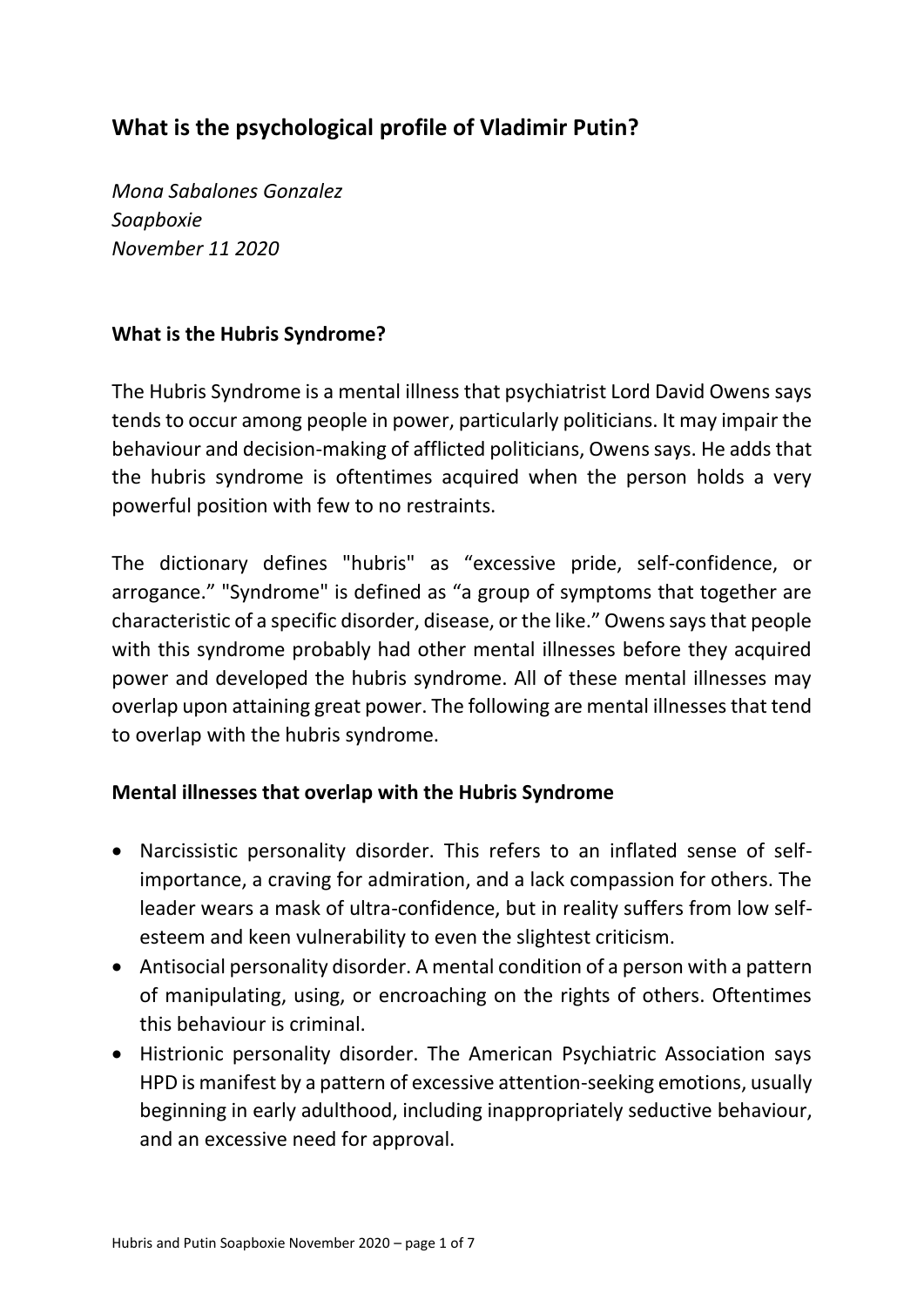• Bipolar (manic-depressive) disorder. In its manic phase, grandiosity is a symptom of bipolar disorder. One feels superior, and "larger-than-life".

When a person who has some or all of the above characteristics comes into a position of power, he or she is vulnerable to the hubris syndrome. At a certain level, hubris can lead to a shift in the leader's behaviour, rendering him or her unable to be fully functional on the powerful job he or she holds.

#### **Symptoms of the Hubris Syndrome**

- World view. The leader considers the world to be a place for self-glorification, and he uses power to achieve this.
- Messianic mission. The leader shows messianic zeal and personal praise in his or her speech, and may merge his or her identity with that of the nation or the organization he or she represents.
- Accountability. The leader feels he or she is only accountable to a higher court, such as the court of history, or the court of God. He or she also believes that this higher court will vindicate the leader.
- Manner of speech. The leader may speak in third person, or use "we" in conversation, just as the royals do.
- Contempt for others. Ordinarily one feels anger toward an equal. But the leader with hubris syndrome often feels contempt, which is reserved for people he or she believes is his or her inferior, especially when the person criticizes or tries to advise the leader. People with the hubris syndrome know that they are important and powerful, and they thrive in this and may even elevate it to grandiose proportions.
- Image is all. This leader tends to do things or actions mainly to enhance his or her personal image. In fact, concern for outward appearance and presentation is disproportionate in terms of priorities.
- Impetuosity. People with hubris syndrome can be very charming, persuasive, inspiring, and bold. But if they are also impetuous, i.e. they refuse to listen to or take advice, all of the above is useless. If this person has achieved a position of power and acquired the hubris syndrome, he will negate the good qualities he or she has and may behave recklessly and impulsively.
- Thin skin. This person cannot withstand public scrutiny, back stabbing, and attacks by opponents. He or she will need a form of self-exultation and may do this by adopting a grand feeling of mission and importance.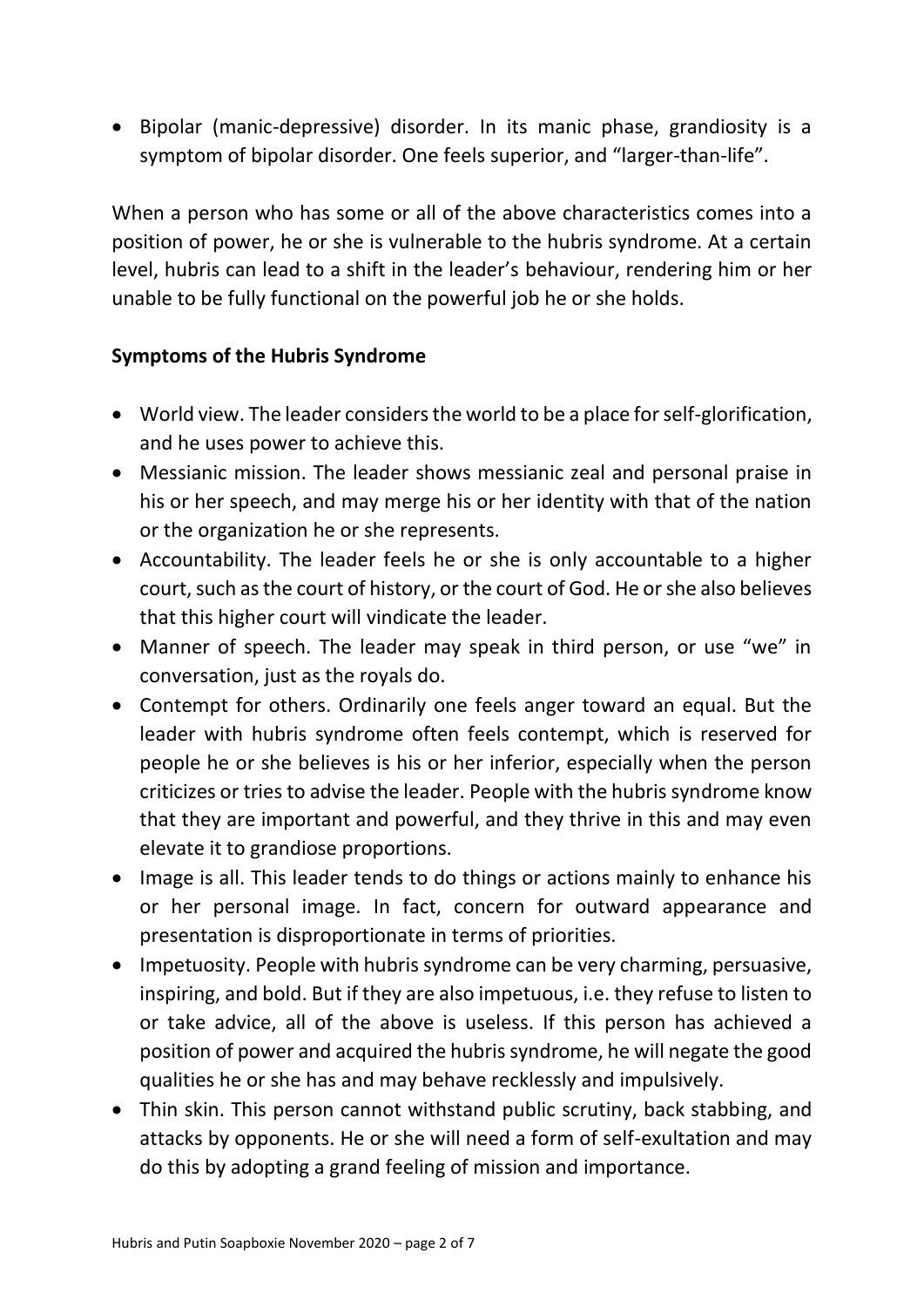- Loses touch with reality. The leader is no longer in touch with the real world. He or she will permit moral rectitude to preclude practicality, regardless of cost or outcome. This often results in the leader's progressive isolation.
- Unaffected by bad outcomes. The leader is not affected by his or her failures and bad outcomes. Instead, he or she always sees his or her outcomes as successful.
- Exaggerated pride. The person feels overwhelmingly self-confident, bordering on self-omnipotence, and belief in what he or she can achieve. He may abuse his power to the point of damaging the lives of others. He may decide that this is an occupational hazard that comes with power and leadership.
- Extreme hubristic behaviour. This occurs when a cluster of symptoms are triggered off by power. This is why hubris syndrome is considered an acquired condition. It only comes to light when the person comes to possess great power and overwhelming success for a period of years, with minimal to no constraints.
- Hubris Syndrome/personality change. The change may occur after a trauma, due to a psychiatric illness, as a result of chronic pain, or due to an unspecified type of incident.
- Incompetence. The result is incompetence. The person often does not pay attention to details and finds it hard to make rational decisions. Some may say he or she has "lost it" or become "mad". The behaviour change has actually occurred due to the hubris syndrome.
- Deflects illness. The leader will not want to admit illness, seeing it as a sign of weakness. For this reason, he or she cannot be treated or medicated, even if he or she may experience anxiety, neuroticism, and impulsivity.
- Drugs. The leader may take drugs, usually unsupervised by a doctor. For this reason, the drug becomes more dangerous because there is no prescription in terms of dosage, and it may be taken in combination with other substances.

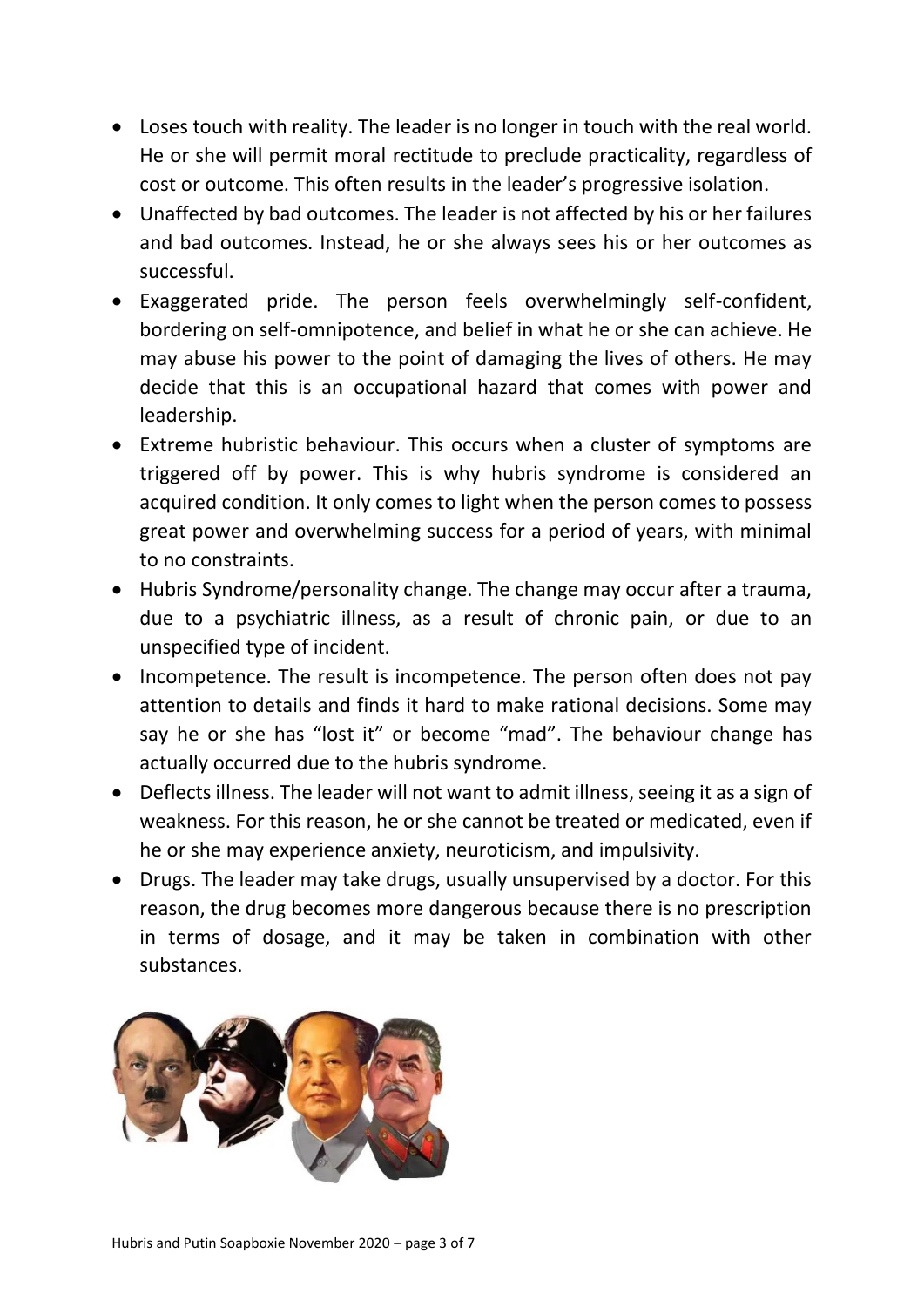# **Scale of Hubris Syndrome**

There is a scale on the hubris syndrome. On one side it can be a good, productive thing. But on the extreme end it is very bad. Sometimes the hubris syndrome is transient, oftentimes it is not. External events influence how intense a leader's hubris is, and when it will begin. It is usually acquired over time, and if the leader has kept his powerful office for a very long period of time unchecked, hubris can be at its worst. Examples of leaders in history who had hubris are:

- Josef Stalin. Although he had hubris, he came to learn from his mistakes.
- Adolf Hitler. He had extreme hubris which, during defeat, led him deeper into a fantasy world. Hitler became more autocratic with his generals. Eventually, he and his wife Eva Braun committed suicide together.
- Benito Mussolini. He had both bipolar disorder and hubris.
- Mao Tse Tung. He also had both hubris and bipolar disorder.

# **Vladimir Putin's Childhood**

Vladimir Putin has done a good job of hiding his secrets well, to the point that no one really knows who the real Vladimir Putin is. Throughout his 12 years in Russian politics, no new information about his background has come to light. There are a few early biographies, but they too provide very little information about him. Putin can make himself seem to be anything to anyone.

Avidan Milevsky Ph.D., wrote in Psychology Today what is known and confirmed about Putin's childhood. Milevsky said, "Putin is dealing with a complex childhood dynamic." Born on October 7th 1952 in Leningrad, Russia, Putin's father, also named Vladimir, worked for the Soviet Navy and later, during World War II, for the NKVD, the infamous law enforcement agency of the Soviet Union. His mother, Maria, worked in a factory and sometimes did janitorial work.

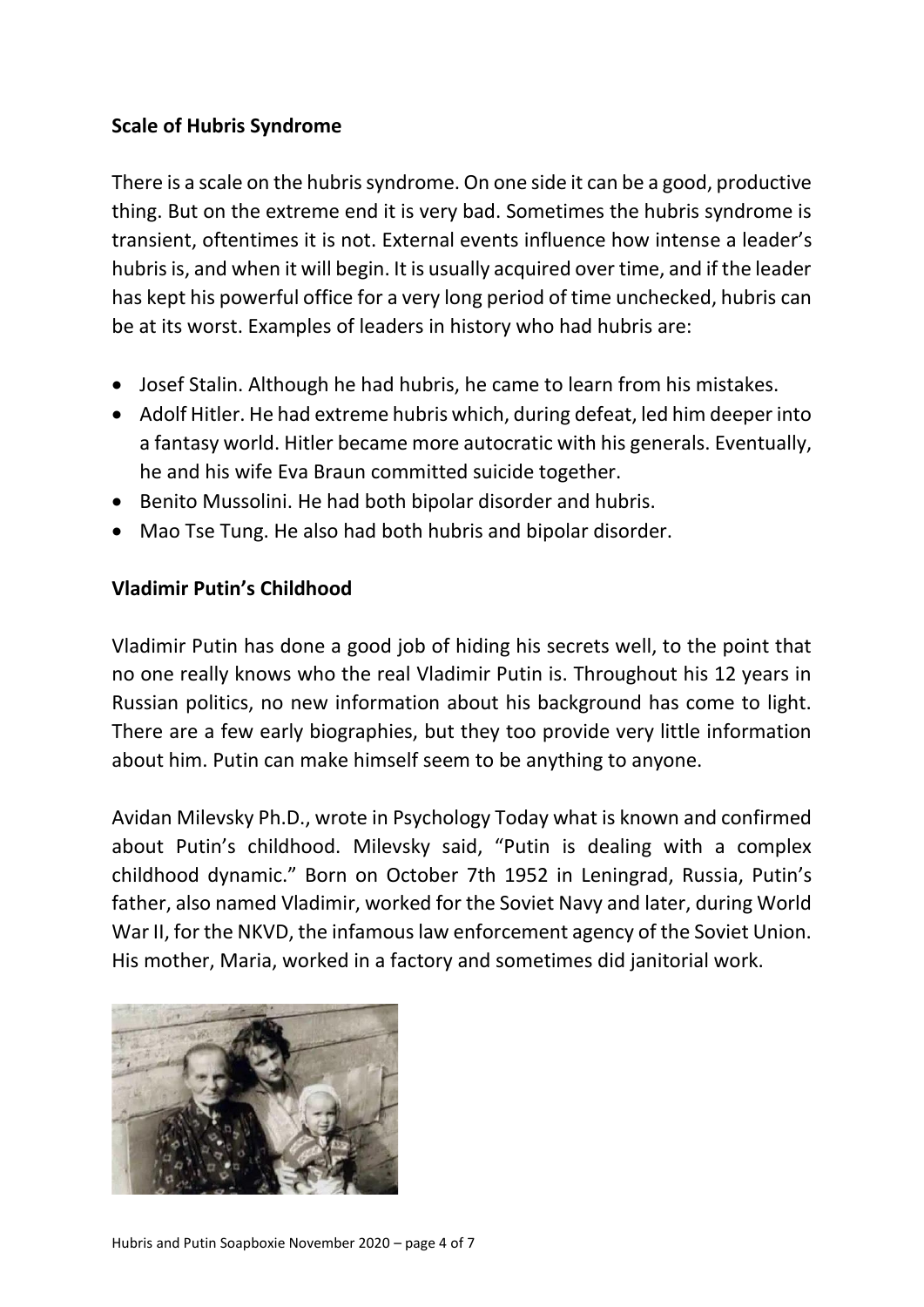# **Vladimir Putin Was Raised as an Only Child**

Before Vladimir's birth, his parents had lost two children. One, Albert, died in infancy. The other, Viktor, age one, died during the diphtheria plague, in the midst of the German 872-day siege of Leningrad in World War II. Viktor's body was laid in a mass grave.

Vladimir's mother was traumatized by the siege, and almost died from starvation.

Putin visits the mass grave in St. Petersburg, but his official biography from the Kremlin website does not mention his siblings. The repression of this part of his early family narrative implies that he has struggled internally with these memories.

Born to parents with previous children, Vladimir was raised an only child. Typically, parents of only children are overprotective. But Putin's parents, more than parenting one child, had also lost two others. Milevsky says it is likely that Putin was highly overprotected growing up. His mother disliked judo, his favorite sport. Milevsky calls this the "classic response from an overprotective parent."

Only children experience difficulty developing social relationships, and tend to be loners. They prefer to work alone. Putin was a recluse. Milevsky notes, "Put together the unspoken, tragic loss of his two siblings, being an only child, and his overprotective parents and we may have some glimpse into the complicated psyche of this recluse, with an inflated ego, and something to prove."

#### **Influences on Putin's world view**

- A Marxist-Leninist world. In this world Putin learned to view anything that was a product of capitalism and bourgeois oppression with contempt.
- USSR culture. This culture believed that the ends justified the means. This made it easy for Putin to rip apart an international treaty made with the Ukraine, guaranteeing the latter its independence in return for giving up its nuclear weapons.
- Superiority complex. Putin succeeded Boris Yeltsin as president in 2000, and was re-elected in 2004. In 2008 he was appointed Prime Minister, and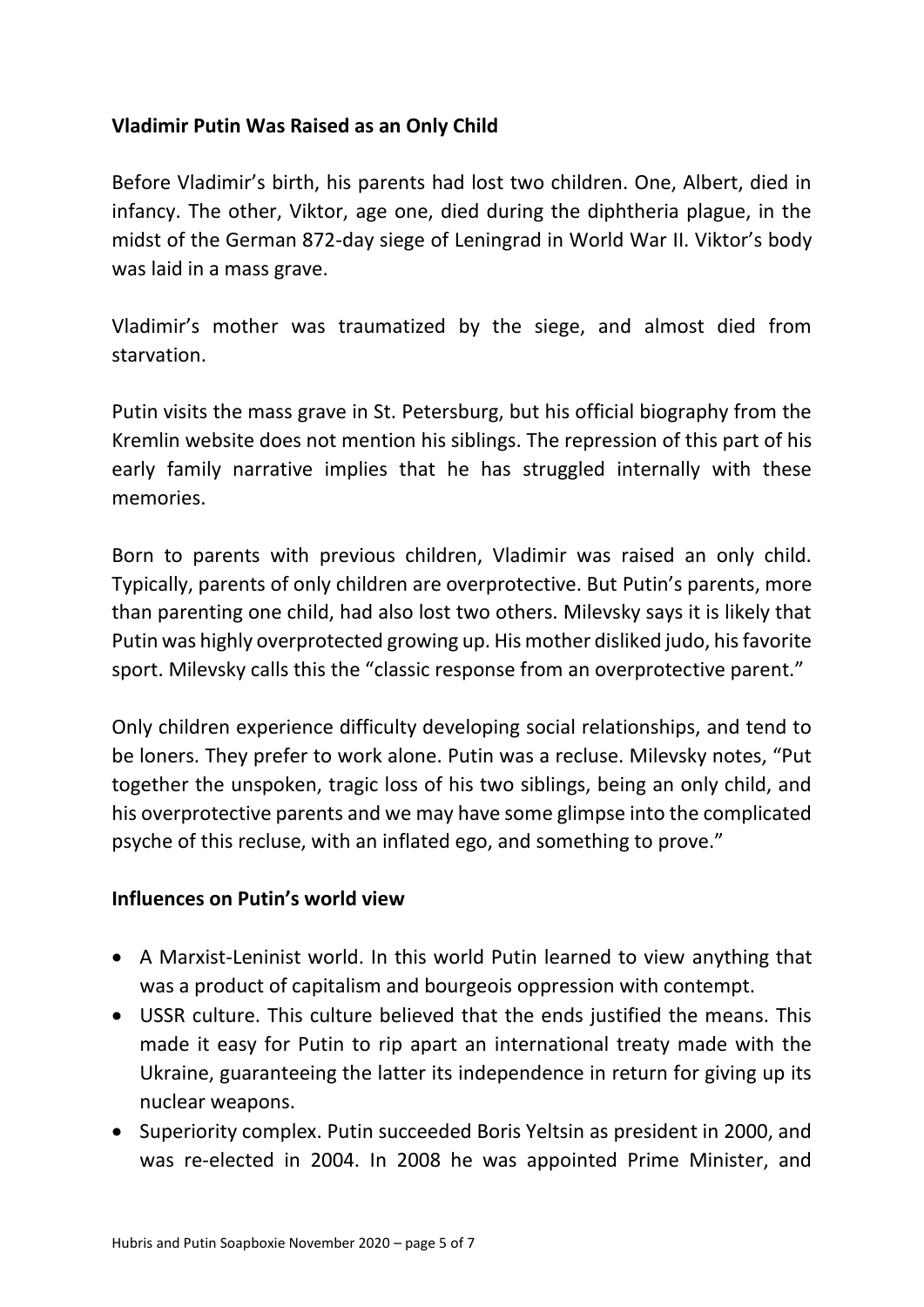became president again in 2012. He treated his cabinet with such contempt that during a meeting in 2006, German Chancellor Angela Merkel advised him to treat his cabinet with more respect.

- Western contempt. Putin also holds in contempt all Western leadership including Cameron and Obama. We have yet to see how the relationship with Trump will work out.
- Invasion. Putin invaded oil-rich Crimea and swiftly abrogated the country. This generated nationalist fervour, which Putin needed, as Russia's economy was decaying amid corruption and an aging workforce.
- Oneness with Russia. Milevsky predicts that Putin will remain in power until 2024 or beyond. He says Putin likely believes that Russia is doomed without him.
- Overall superiority. Putin likely feels contempt for political leaders who might succeed him, for the Ukrainians who thwart him, and for German Chancellor Angela Merkel, who tried to advise him.
- Out of touch with reality. Merkel once told Obama that Putin lives "in another world".
- Contempt is the core of his psychology. Ian H. Robertson, Ph.D. wrote in the article, "The Danger That Lurks Inside Vladimir Putin's Brain", published in Psychology Today, that 15 years of power has resulted in contempt playing an important role in Putin's psychology. He adds, "Absolute power for long periods makes you blind to risk, highly egocentric, narcissistic, and utterly devoid of self-awareness."
- Fear. Putin is also driven by fear that loss of power makes him and his regime vulnerable to prosecution.
- Ideology. The ideology that drives him, as mentioned in his biography, is, "I consider it to be my sacred duty to unify the people of Russia, to rally citizens around clear aims and tasks, and to remember every day and every minute that we have one Motherland, one people and one future."

#### **How to handle a leader who has a Hubris Syndrome**

In the political context, Vladimir Putin is very powerful. He feels personally humiliated that the USSR fell apart, and he is driven by contempt for the weak, decadent West. He feels personal and national superiority to western powers. Psychologically speaking, appeasement will only fuel Putin's contempt. When he shows contempt for international law and treaties, strong, early action is